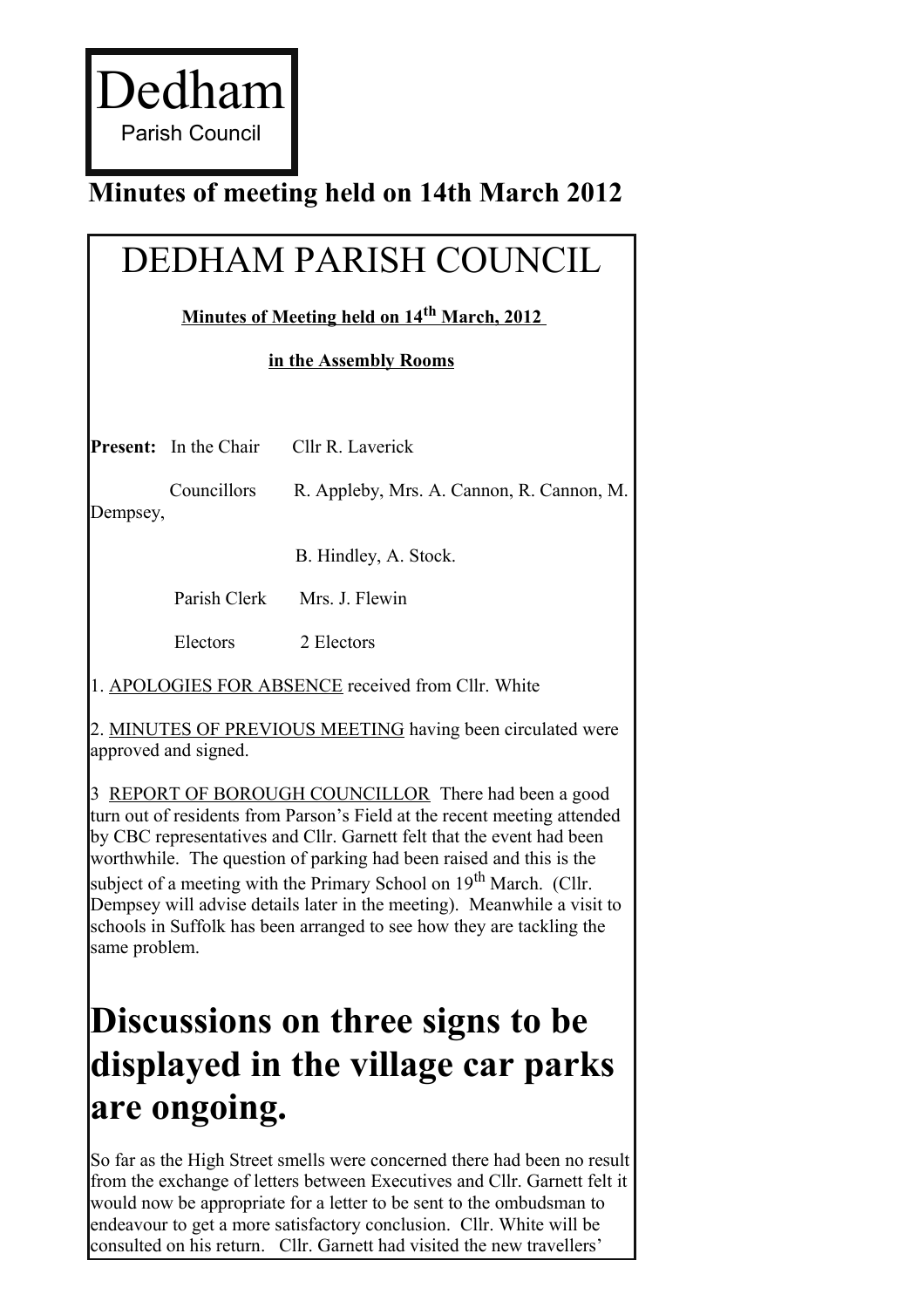site in Colchester which he considered to be excellent. A new scheme is to be introduced amalgamating all traveller matters under one department based in Chelmsford which will have a much more direct approach.

So far as the Shelley Glebe Barn application was concerned Cllr. Laverick felt strongly that this contentious application had been approved without due consideration being given to the numerous objections which had been raised. Cllr. Garnett apologised that due to circumstances beyond his control the matter had not been called in as requested. Cllr. Cannon stated that Cllr. Garnett would be advised when the quarterly planning meeting with CBC is arranged.

Cllr. Appleby voiced his annoyance over the fact that he was still awaiting a proper response to a letter he sent to CBC planning department in April, 2011, regarding the Maytree site. Cllr. Garnett will look into the matter again and advised Cllr. Appleby that if there was no satisfactory outcome he was entitled to write to the ombudsman as a private individual.

#### 4. MATTERS ARISING

(a) Duchy Barn Shed The roof is now in place and the practical completion date will be  $29<sup>th</sup>$  March, 2012. There is a shortfall of cash with some electrical work and shelving to be done. It was proposed by Cllr. Hindley, seconded by Cllr. Appleby, with all in favour THAT the shortfall should be covered by 106 funds. Cllr. Mrs. Cannon has ascertained that this project would be an acceptable use of the funding.

If necessary Cllr. Laverick has kindly offered to cover the cost of the VAT with a short-term interest free loan until the various grants already awarded are received.

(b) Royal Square The surface area of Royal Square is in need of some refurbishment and Cllr. Cannon is at present looking into ways and means of achieving this both from the point of view of surfacing used and costs. Members felt that major questions needed to be asked in respect of this sensitive area in the centre of the village.

So far as parking in the area is concerned Cllr. Hindley advised that the remit of the LHP (Local Highways Panel) had been extended to include amongst other things various schemes within the N.E. Essex Parking Partnership. Recently the Panel had looked at many schemes which had included Dedham High Street and he was happy to report that this item had scored high points. This means that there will be funding available in the next financial year. Cllr. Hindley is one of five CALC members that sit on this Panel and he will will continue to monitor the matter.

(c) Broadband for Dedham There was little to report on this matter and Cllr. Hindley will endeavour to contact Mr. Felton for an update on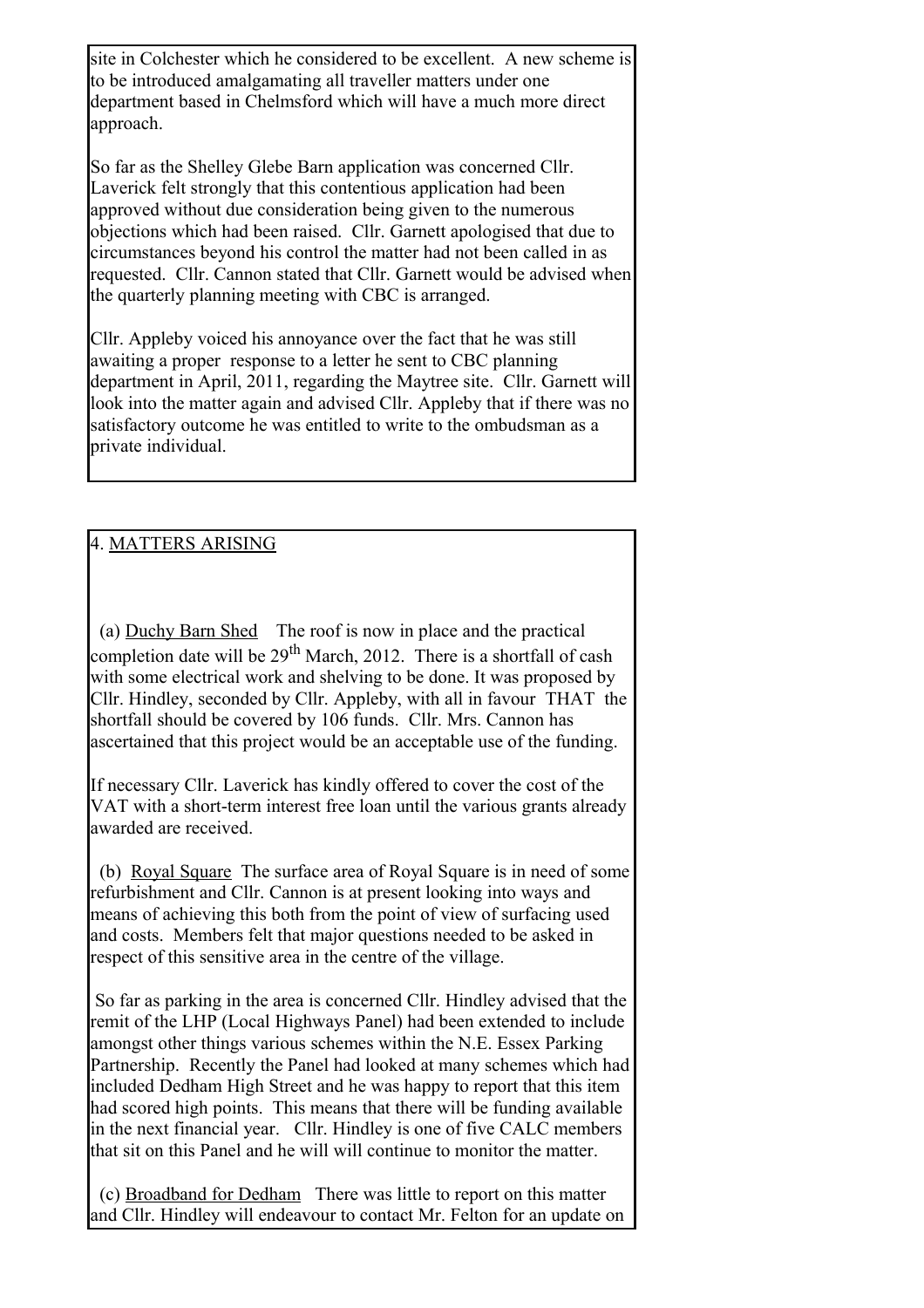local installations.

5. HAVE YOUR SAY Nothing to report.

6. PARISH PLAN – Action Plan Progress Summary 17/03/12

RL – Transport (Bus Service) – Meeting arranged with Bus Company to discuss

RL – Transport (Hopper Bus) – The organisers of the Hopper have been approached who advised that it would not be feasible to schedule the Hopper for use by commuters and suggested that commuters could join together to arrange a mutual taxi service perhaps.

MD – School Parking – Meeting now arranged for all parties involved in the school parking to see what can be done.

RC – Planning (Housing) – Housing Needs Analysis Survey has now been distributed and a good response has already been received. We await advice of the outcome.

RC – Planning (Developments) – Quarterly meetings re-established between CBC Planning Officers for Dedham, Enforcement and Ward Member

RC – Planning (Listening to Locals) – Meeting arranged with Ward Member and local group of residents ref. Appeals currently being considered.

AS – Community Democracy – Parish Council Open Day now planned to encourage participation in the Parish Council. First Quarterly Update completed and published in parish magazine.

MD – Community Democracy – MD is now progressing Village Website so information should soon be available widely across the internet.

 $RA$  – Environment & Conservation (Dogs) – Two further dog bins have been ordered from CBC

AS – Social Wellbeing (Village Fete) – The Youth Club have now asked to take over the organisation of the Village Day on August Bank Holiday.

MD – Social Wellbeing (Website) - Website draft completed. Most organisations notified and Dedham Directory 90% updated.

AS – Social Wellbeing (Community News) – As yet no one has come forward to take on the role of co-ordinator for Essex County News but details for anyone to submit information individually to the ECN have been provided in the parish magazine

 $AC$  – Public Services & Amenities (Playing Fields) – Further letter to be drafted seeking elimination of bad language on the playing fields.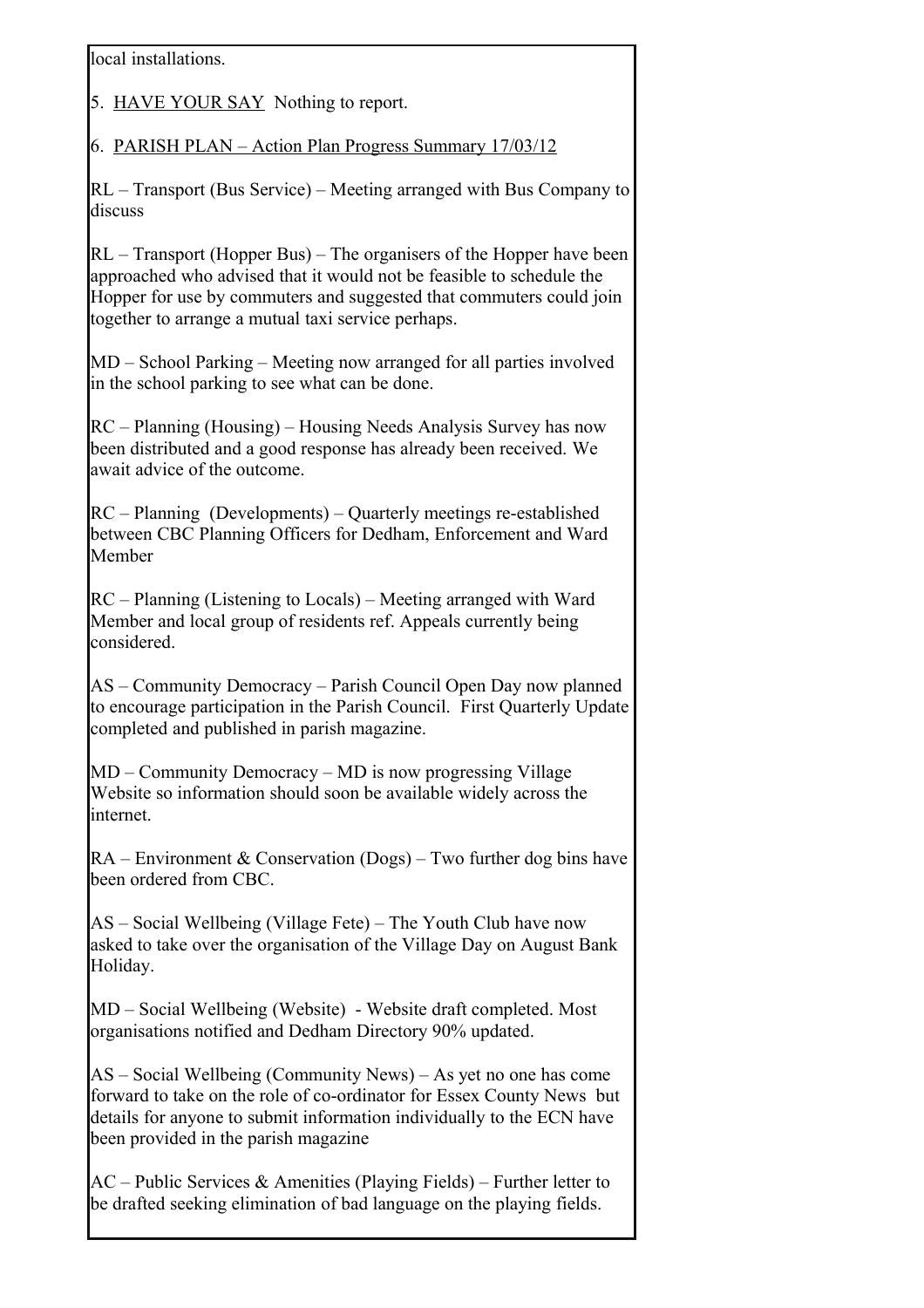#### 7. CORRESPONDENCE

(a) A letter of appreciation from resident Mrs. Langton regarding the snow clearance was read to the meeting.

(b) The Sports Club thanked the Parish Council for their help in obtaining a grant from the Big Society towards the refurbishment of the sports clubhouse. The rear door of the club is beyond repair and the Sports Club wish to replace it at their expense. There was no objection to this. Cllr. Laverick said particular thanks were due to Cllr. Mrs. Cannon for pointing the sports club in the right direction for this grant.

8. REPORT OF PCSO Incidents for the month were minor and included criminal damage, assault, burglary, shoplifting and concern for welfare. PCSO Hibben warned of incidents of oil theft and warned residents to be aware and take measures to lock their tanks. Parking problems in and around Royal Square, Parson's Field and Crown Street were increasing and he will also be attending the parking meeting at the school on Monday,  $19<sup>th</sup>$  March. The problems with the caravan dwellers in Brook Street were on-going and members from CBC will visit the site on Monday  $19<sup>th</sup>$  March. The court hearing has been re-set for end July.

PCSO Hibben advised that his shifts have been revised and now follow a nine day pattern  $-3x$  early (8 a.m. to 5 p.m.) 3 x late (4 p.m. till midnight and 3 x off duty. Members felt that the evening shift timings did not make the best use of PCSO Hibben's time bearing in mind that there was little or no "community contact" during the late hours. Cllr. Hindley agreed to write to Essex Police on this matter.

9. FOOTPATHS/PLAY AREA/SPORTS FIELD The footpath cutting programme for 2012 has been submitted. East Bergholt Parish Council are taking steps to improve the muddy area between Dedham and Flatford mentioned last month.

There have been complaints about the amount of mud carried along Southfields from the parking area behind the pavilion. Cllr. Mrs. Cannon suggested that some hogging be laid in the area. She has approached Neil Weston, Chair of Cricket Club, for his views but as yet received no reply.

Cllr. Laverick had received a telephoned complaint from a visitor about the extremely offensive language used on the football pitch when Dedham were playing Lawford.

He felt very strongly that having given the football club warnings about this behaviour action should be taken as threatened, i.e. the banning of offending clubs from the pitch. Following a great deal of discussion it was agreed that Cllr. Laverick will write once again to the Sports Club, with a copy to the Referee's Association, expressing the Parish Council's determination to stop this unfortunate behaviour by any means necessary.

The CCTV camera for The Drift has been ordered and money released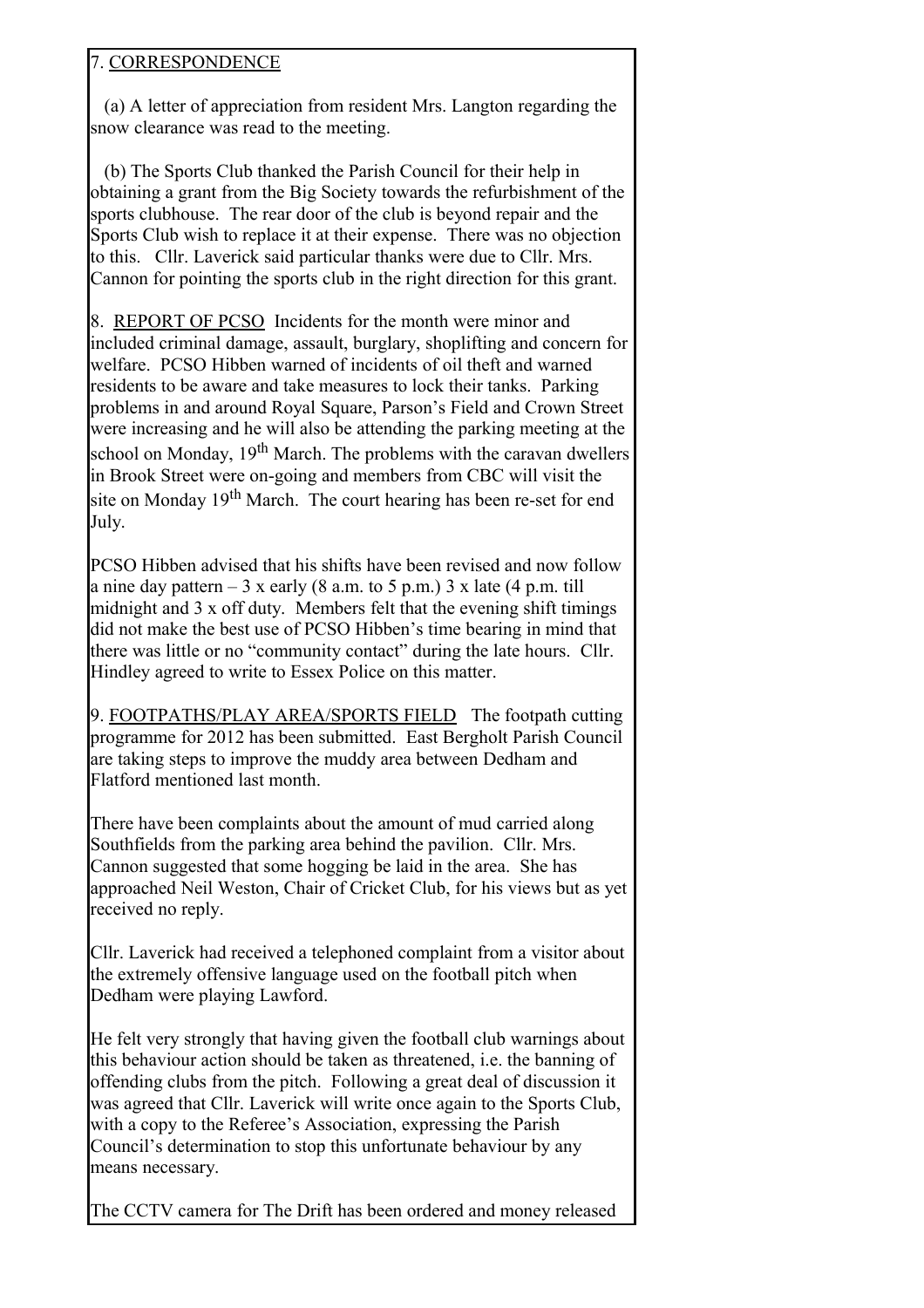| 10. ACCOUNTS It was unanimously agreed that the following<br>accounts be paid:         |  |  |  |
|----------------------------------------------------------------------------------------|--|--|--|
| A. Hodson - Hours worked in February<br>150.00                                         |  |  |  |
| Mrs. O. Ruff-Litter<br>126.00                                                          |  |  |  |
| CBC – Litter collection from playing field<br>270.00                                   |  |  |  |
| $CPRE$ – subscription<br>29.00                                                         |  |  |  |
| <b>Bland Landscapes – Trees</b><br>612.00                                              |  |  |  |
| Dynamic Fireworks – Deposit<br>750.00                                                  |  |  |  |
| Clerk's Qtrly. Account<br>869.26                                                       |  |  |  |
| <b>Income:</b> Duchy of Lancaster<br>£2,000.00                                         |  |  |  |
| 25.00<br>Dedham Hort. Society                                                          |  |  |  |
| <b>Public Donations for</b>                                                            |  |  |  |
| Diamond Jubilee celebrations<br>740.00                                                 |  |  |  |
| Dedham C.C.<br>75.00                                                                   |  |  |  |
| 11. PLANNING The Planning sub-Committee has dealt with the<br>following applications:- |  |  |  |
| COL/0285 The Limes, Coles Oak Lane, Dedham.                                            |  |  |  |
| Construction of detached garage.                                                       |  |  |  |
| Comments: Recommend approval with attached conditions.                                 |  |  |  |
| COL/0237 Lamb House, Birchwood Road, Dedham.                                           |  |  |  |
| Extension to patio.                                                                    |  |  |  |